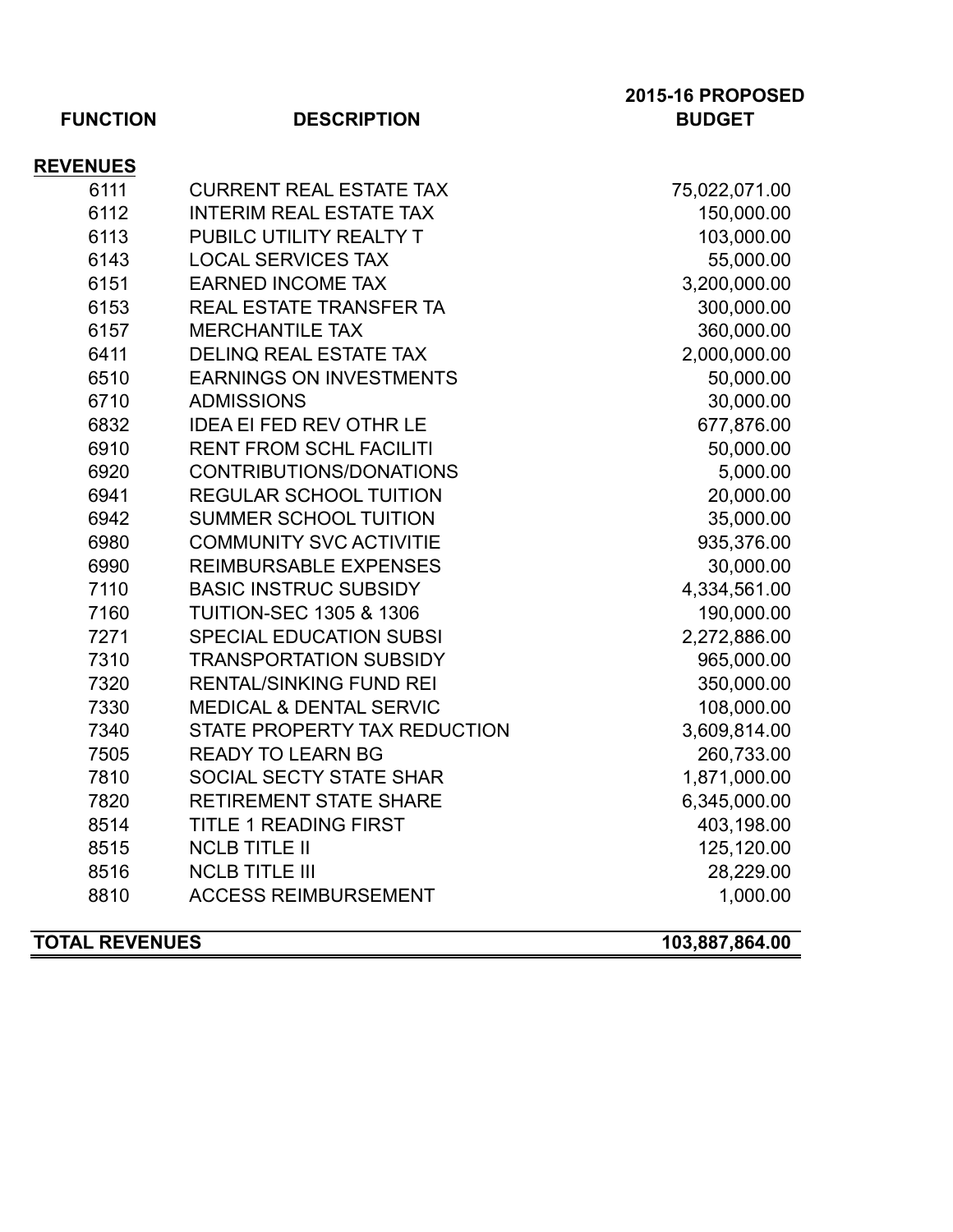| <b>EXPENDITURES</b><br>1100 | <b>REGULAR INSTRUCTION</b>         | 43,407,670.00 |
|-----------------------------|------------------------------------|---------------|
| 1190                        | <b>FED PROGRAM</b>                 | 235.00        |
| 1210                        | <b>SPECIAL EDUCATION</b>           | 125.00        |
| 1211                        | LIFE SKILL SUPP PUBLIC             | 347,619.00    |
| 1221                        | <b>DEAF HEAR.ING IMPAIR SU</b>     | 32,480.00     |
| 1225                        | <b>SPEECH &amp; LANGUAGE</b>       | 895,122.00    |
| 1231                        | <b>EMOTIONAL SUPPORT</b>           | 759,338.00    |
| 1233                        | <b>AUTISTIC SUPPORT</b>            | 1,528,306.00  |
| 1241                        | <b>LEARNING SUPPORT</b>            | 9,335,951.00  |
| 1243                        | <b>GIFTED SERVICES</b>             | 66,079.00     |
| 1260                        | PHYSICAL SUPPORT                   | 1,131,599.00  |
| 1270                        | <b>MULTI HANDICAPPED</b>           | 425,073.00    |
| 1280                        | <b>EARLY INTERVENTION</b>          | 75,000.00     |
| 1290                        | OTHER SPECIAL EDUCATION            | 1,913,826.00  |
| 1340                        | <b>FAMILY &amp; CONSUMER SCIEN</b> | 645,315.00    |
| 1350                        | <b>INDUSTRIAL ARTS</b>             | 695,745.00    |
| 1360                        | <b>BUSINESS EDUCATION</b>          | 212,218.00    |
| 1420                        | <b>SUMMER SCHOOL</b>               | 17,000.00     |
| 1430                        | <b>HOMEBOUND EDUCATION</b>         | 18,040.00     |
| 1441                        | <b>COURT PLACED TUITION</b>        | 42,700.00     |
| 1442                        | <b>ALTERNATIVE EDUCATION</b>       | 347,890.00    |
| 1450                        | AFTER SCHOOL INSTRUCTIO            | 6,000.00      |
| 1800                        | PRE SCHOOL PROGRAMS                | 1,900.00      |
| 2110                        | <b>PUPIL SERVICES</b>              | 324,971.00    |
| 2120                        | <b>GUIDANCE</b>                    | 1,734,518.00  |
| 2140                        | <b>PSYCHOLOGICAL SERVICES</b>      | 208,506.00    |
| 2160                        | <b>SOCIAL WORK SERVICES</b>        | 134,507.00    |
| 2170                        | <b>STUDENT ACCOUNTING</b>          | 101,254.00    |
| 2220                        | <b>AUDIO VISUAL SERVICES</b>       | 4,520.00      |
| 2240                        | <b>COMPUTER ASST INSTRUCTI</b>     | 423,686.00    |
| 2250                        | <b>LIBRARY SERVICES</b>            | 1,051,538.00  |
| 2260                        | <b>CURRIC &amp; INSTR SERVICES</b> | 837,909.00    |
| 2269                        | <b>PUPIL SERVICES</b>              | 1,180,490.00  |
| 2271                        | <b>STAFF DEVELOP- CERTIFIE</b>     | 72,100.00     |
| 2290                        | OTHER INSTR STAFF SERV             | 217,303.00    |
| 2310                        | <b>BOARD SERVICES</b>              | 125,950.00    |
| 2330                        | <b>TAX COLLECTIONS</b>             | 157,391.00    |
| 2340                        | <b>NEGOTIATIONS SERVICES</b>       | 50,000.00     |
| 2350                        | <b>LEGAL SERVICES</b>              | 650,000.00    |
| 2360                        | <b>SUPERINTENDENT'S OFFICE</b>     | 791,285.00    |
| 2370                        | <b>COMMUNITY RELATIONS</b>         | 180,812.00    |

**2015-16 PROPOSED**

## **FUNCTION DESCRIPTION BUDGET**